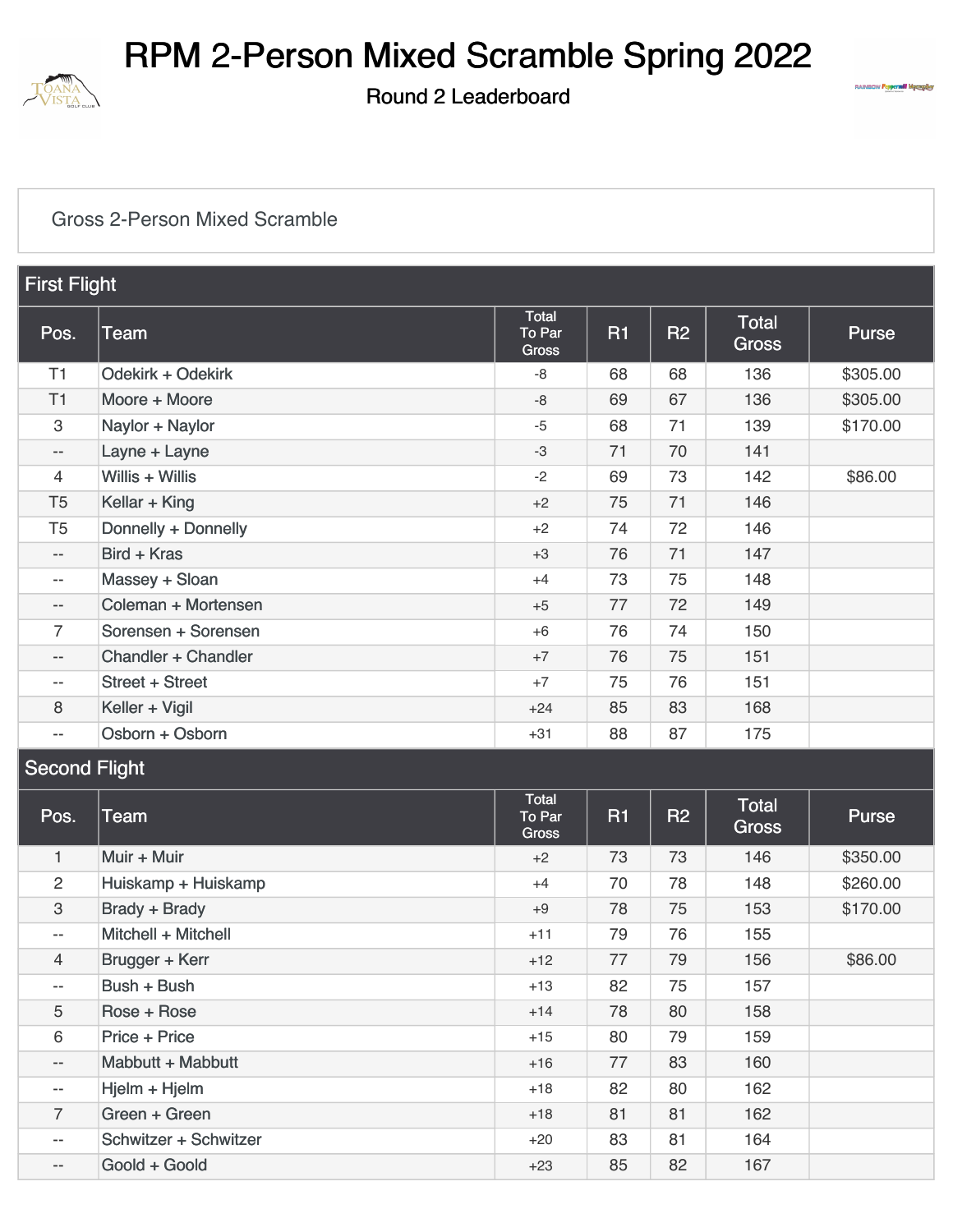

Round 2 Leaderboard



| $-$                      | Miltenberger + Miltenberger | $+27$                                  | 87        | 84        | 171                   |          |  |  |
|--------------------------|-----------------------------|----------------------------------------|-----------|-----------|-----------------------|----------|--|--|
| 8                        | $King + King$               | $+32$                                  | 84        | 92        | 176                   |          |  |  |
| <b>Third Flight</b>      |                             |                                        |           |           |                       |          |  |  |
| Pos.                     | Team                        | Total<br><b>To Par</b><br><b>Gross</b> | <b>R1</b> | <b>R2</b> | Total<br><b>Gross</b> | Purse    |  |  |
| $\mathbf{1}$             | Manning + Manning           | $+12$                                  | 76        | 80        | 156                   | \$350.00 |  |  |
| $\overline{\phantom{a}}$ | Bodily + Bodily             | $+14$                                  | 76        | 82        | 158                   |          |  |  |
| $\overline{2}$           | Mildon + Mildon             | $+14$                                  | 76        | 82        | 158                   | \$260.00 |  |  |
| $\qquad \qquad -$        | Fryer + Fryer               | $+15$                                  | 80        | 79        | 159                   |          |  |  |
| $\overline{\phantom{m}}$ | Huckins + Huckins           | $+24$                                  | 83        | 85        | 168                   |          |  |  |
| 3                        | <b>Rueckert + Rueckert</b>  | $+24$                                  | 87        | 81        | 168                   | \$170.00 |  |  |
| 4                        | Robinson + Robinson         | $+25$                                  | 83        | 86        | 169                   | \$86.00  |  |  |
| 5                        | Canada + Canada             | $+27$                                  | 83        | 88        | 171                   |          |  |  |
| $\overline{\phantom{m}}$ | <b>Bryant + Drachenberg</b> | $+29$                                  | 84        | 89        | 173                   |          |  |  |
| $\overline{\phantom{a}}$ | Knocke + Sinner             | $+30$                                  | 84        | 90        | 174                   |          |  |  |
| T <sub>6</sub>           | Nielson + Parker            | $+30$                                  | 86        | 88        | 174                   |          |  |  |
| T <sub>6</sub>           | Jones + Maxwell             | $+30$                                  | 88        | 86        | 174                   |          |  |  |
| $\overline{\phantom{m}}$ | Gray + Pehrson              | $+36$                                  | 88        | 92        | 180                   |          |  |  |
| $\qquad \qquad -$        | <b>Bush + Richins</b>       | $+51$                                  | 104       | 91        | 195                   |          |  |  |

Total Purse Allocated: \$2,598.00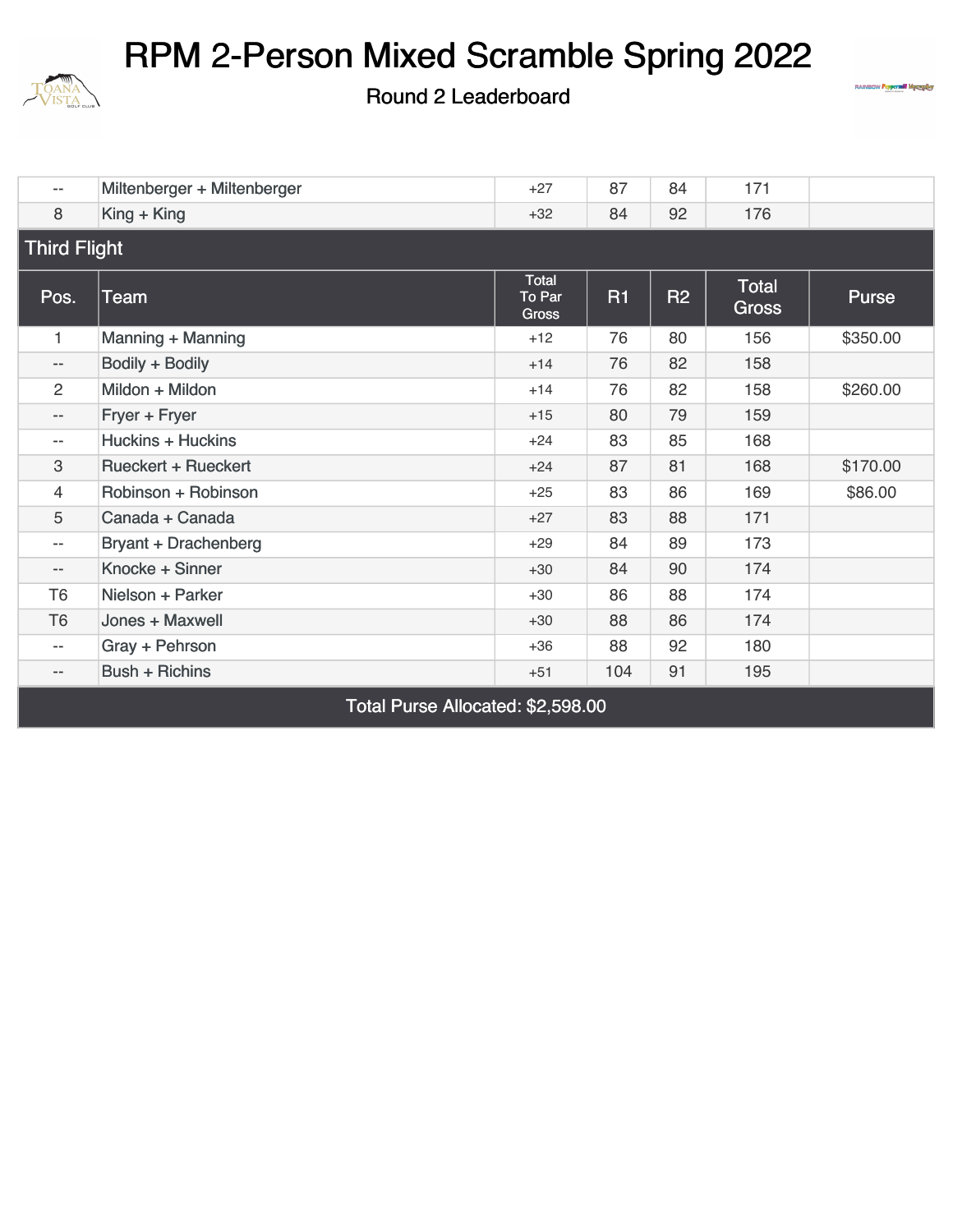

Round 2 Leaderboard



#### [Net 2-Person Mixed Scramble](https://static.golfgenius.com/v2tournaments/8480257580038408832?called_from=&round_index=2)

| <b>First Flight</b>      |                            |                               |                |           |                            |          |
|--------------------------|----------------------------|-------------------------------|----------------|-----------|----------------------------|----------|
| Pos.                     | Team                       | Total<br>To Par<br><b>Net</b> | R <sub>1</sub> | <b>R2</b> | <b>Total</b><br><b>Net</b> | Purse    |
| 1                        | Layne + Layne              | $-24$                         | 60.5           | 59.5      | 120                        | \$350.00 |
| $\overline{\phantom{m}}$ | Moore + Moore              | $-23.6$                       | 61.2           | 59.2      | 120.4                      |          |
| $-\,-$                   | Odekirk + Odekirk          | $-22.8$                       | 60.6           | 60.6      | 121.2                      |          |
| 2                        | <b>Street + Street</b>     | $-21.2$                       | 60.9           | 61.9      | 122.8                      | \$260.00 |
| 3                        | <b>Chandler + Chandler</b> | $-19$                         | 63             | 62        | 125                        | \$170.00 |
| 4                        | Massey + Sloan             | $-17.2$                       | 62.4           | 64.4      | 126.8                      | \$86.00  |
| $\overline{\phantom{a}}$ | Kellar + King              | $-15$                         | 66.5           | 62.5      | 129                        |          |
| $-\,-$                   | Willis + Willis            | $-13.4$                       | 63.3           | 67.3      | 130.6                      |          |
| 5                        | Bird + Kras                | $-13.2$                       | 67.9           | 62.9      | 130.8                      |          |
| 6                        | Coleman + Mortensen        | $-12.8$                       | 68.1           | 63.1      | 131.2                      |          |
| $-\,-$                   | Naylor + Naylor            | $-11.2$                       | 64.9           | 67.9      | 132.8                      |          |
| $\qquad \qquad -$        | Donnelly + Donnelly        | $-10.8$                       | 67.6           | 65.6      | 133.2                      |          |
| $\qquad \qquad -$        | Sorensen + Sorensen        | $-9.8$                        | 68.1           | 66.1      | 134.2                      |          |
| $\overline{7}$           | Osborn + Osborn            | $+11.2$                       | 78.1           | 77.1      | 155.2                      |          |
| $\qquad \qquad -$        | Keller + Vigil             | $+17.2$                       | 81.6           | 79.6      | 161.2                      |          |

### **Second Flight**

| Pos.                     | Team                        | Total<br>To Par<br><b>Net</b> | <b>R1</b> | <b>R2</b> | <b>Total</b><br><b>Net</b> | <b>Purse</b> |
|--------------------------|-----------------------------|-------------------------------|-----------|-----------|----------------------------|--------------|
| $\mathbf{1}$             | Mitchell + Mitchell         | $-20.8$                       | 63.1      | 60.1      | 123.2                      | \$350.00     |
| $\overline{\phantom{a}}$ | Muir + Muir                 | $-18.8$                       | 62.6      | 62.6      | 125.2                      |              |
| $\overline{2}$           | Bush + Bush                 | $-15.2$                       | 67.9      | 60.9      | 128.8                      | \$260.00     |
| $\overline{\phantom{a}}$ | Brady + Brady               | $-14.4$                       | 66.3      | 63.3      | 129.6                      |              |
| $\overline{\phantom{a}}$ | Huiskamp + Huiskamp         | $-14.2$                       | 60.9      | 68.9      | 129.8                      |              |
| 3                        | Schwitzer + Schwitzer       | $-12.8$                       | 66.6      | 64.6      | 131.2                      | \$170.00     |
| $- -$                    | Brugger + Kerr              | $-12.2$                       | 64.9      | 66.9      | 131.8                      |              |
| 4                        | Hjelm + Hjelm               | $-12.2$                       | 66.9      | 64.9      | 131.8                      | \$86.00      |
| 5                        | Mabbutt + Mabbutt           | $-9.2$                        | 64.4      | 70.4      | 134.8                      |              |
| 6                        | Goold + Goold               | $-8.8$                        | 69.1      | 66.1      | 135.2                      |              |
| $- -$                    | Price + Price               | $-8.4$                        | 68.3      | 67.3      | 135.6                      |              |
| $\overline{7}$           | Miltenberger + Miltenberger | $-5.2$                        | 70.9      | 67.9      | 138.8                      |              |
| $\qquad \qquad -$        | Rose + Rose                 | $-5$                          | 68.5      | 70.5      | 139                        |              |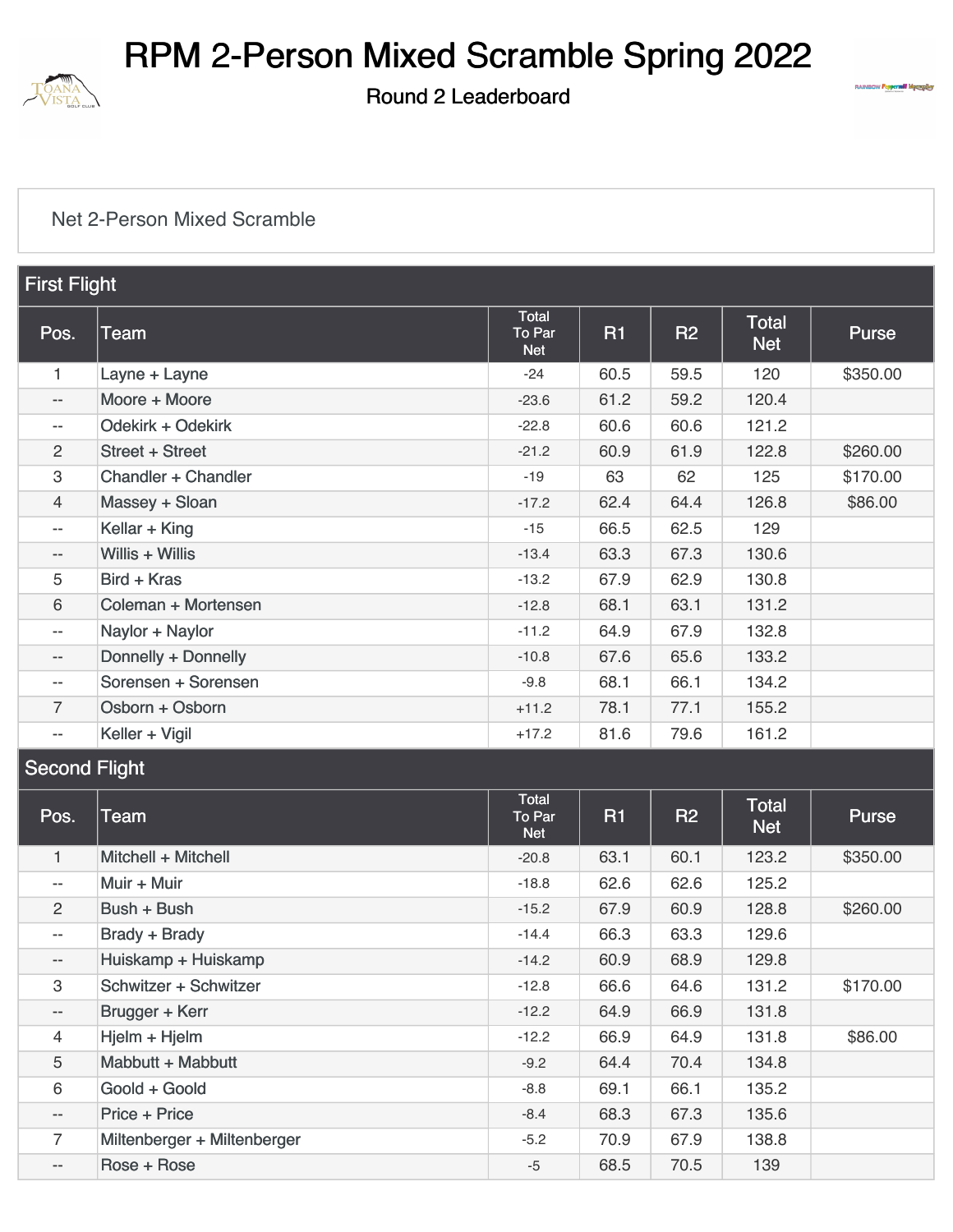

Round 2 Leaderboard



| $\overline{\phantom{a}}$ | $King + King$               | $-1$                          | 67.5      | 75.5      | 143                 |          |  |  |
|--------------------------|-----------------------------|-------------------------------|-----------|-----------|---------------------|----------|--|--|
| $-\,-$                   | Green + Green               | $-0.4$                        | 71.8      | 71.8      | 143.6               |          |  |  |
| <b>Third Flight</b>      |                             |                               |           |           |                     |          |  |  |
| Pos.                     | Team                        | Total<br>To Par<br><b>Net</b> | <b>R1</b> | <b>R2</b> | Total<br><b>Net</b> | Purse    |  |  |
| $\mathbf{1}$             | Bodily + Bodily             | $-16.8$                       | 60.6      | 66.6      | 127.2               | \$350.00 |  |  |
| $\overline{\phantom{m}}$ | Manning + Manning           | $-15.8$                       | 62.1      | 66.1      | 128.2               |          |  |  |
| 2                        | Fryer + Fryer               | $-15.2$                       | 64.9      | 63.9      | 128.8               | \$260.00 |  |  |
| 3                        | <b>Huckins + Huckins</b>    | $-12$                         | 65        | 67        | 132                 | \$170.00 |  |  |
| $\overline{\phantom{a}}$ | Mildon + Mildon             | $-10.8$                       | 63.6      | 69.6      | 133.2               |          |  |  |
| $\overline{4}$           | Knocke + Sinner             | -8                            | 65        | 71        | 136                 | \$86.00  |  |  |
| 5                        | <b>Bryant + Drachenberg</b> | $-7.4$                        | 65.8      | 70.8      | 136.6               |          |  |  |
| $-\,-$                   | <b>Rueckert + Rueckert</b>  | $-7.4$                        | 71.3      | 65.3      | 136.6               |          |  |  |
| $\overline{\phantom{m}}$ | Canada + Canada             | $-7$                          | 66        | 71        | 137                 |          |  |  |
| $-\,-$                   | Jones + Maxwell             | $-2.8$                        | 71.6      | 69.6      | 141.2               |          |  |  |
| 6                        | Gray + Pehrson              | $-2$                          | 69        | 73        | 142                 |          |  |  |
| $-\,-$                   | Robinson + Robinson         | $-2$                          | 69.5      | 72.5      | 142                 |          |  |  |
| $\overline{\phantom{a}}$ | Nielson + Parker            | $-1.6$                        | 70.2      | 72.2      | 142.4               |          |  |  |
| $\overline{7}$           | <b>Bush + Richins</b>       | $+13$                         | 85        | 72        | 157                 |          |  |  |

Total Purse Allocated: \$2,598.00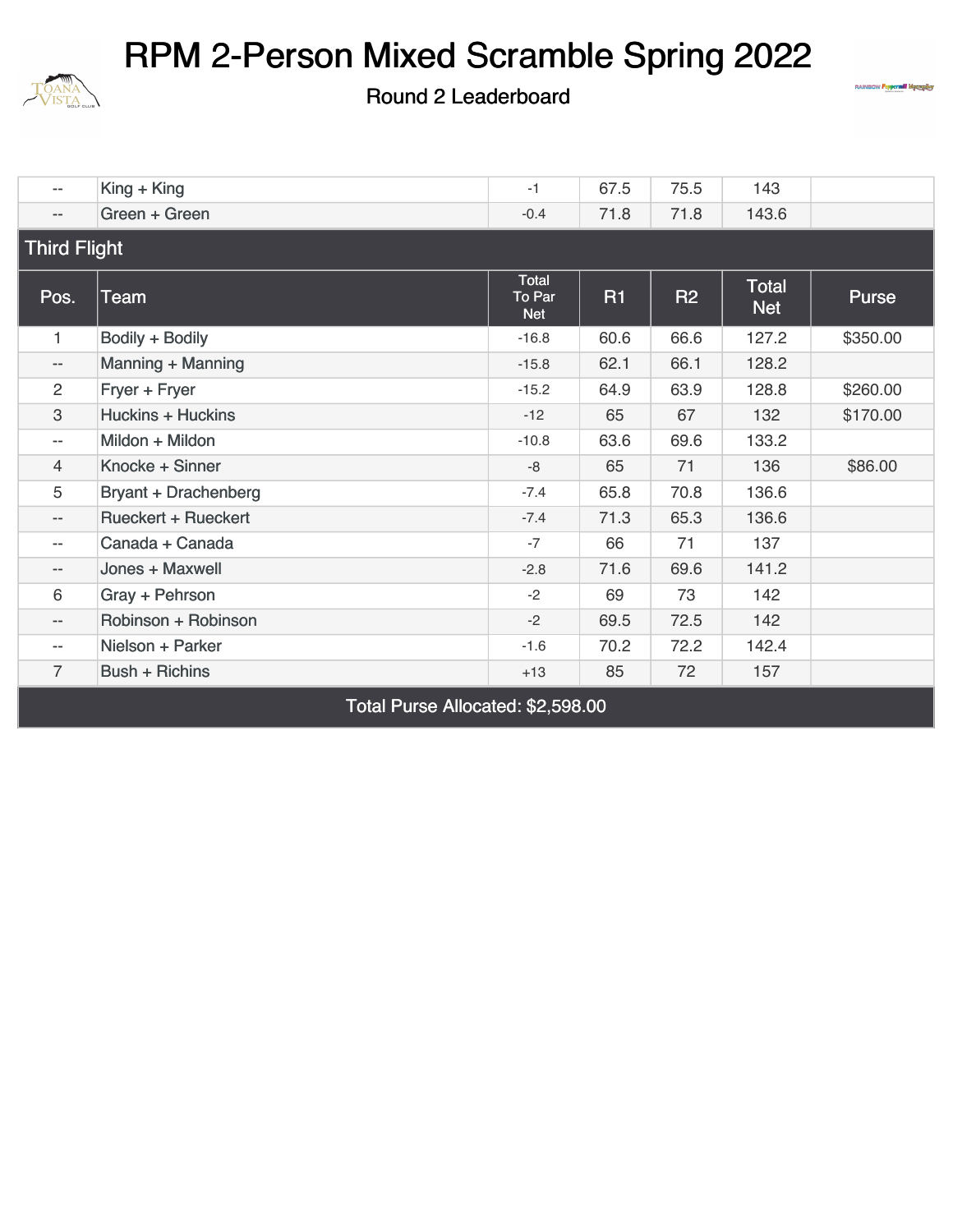

Round 2 Leaderboard



[Gross Skins](https://static.golfgenius.com/v2tournaments/8471602334261103330?called_from=&round_index=2)

| <b>First Flight</b>                             |                |              |                            |  |  |  |  |  |
|-------------------------------------------------|----------------|--------------|----------------------------|--|--|--|--|--|
| <b>Players</b>                                  | <b>Skins</b>   | Purse        | <b>Details</b>             |  |  |  |  |  |
| Coleman + Mortensen                             | 1              | \$37.00      | Birdie on 11               |  |  |  |  |  |
| Kellar + King                                   | $\mathbf{1}$   | \$37.00      | Birdie on 2                |  |  |  |  |  |
| Osborn + Osborn                                 | 1              | \$37.00      | Birdie on 5                |  |  |  |  |  |
| Odekirk + Odekirk                               | 1              | \$37.00      | Birdie on 9                |  |  |  |  |  |
| <b>Second Flight</b>                            |                |              |                            |  |  |  |  |  |
| <b>Players</b>                                  | <b>Skins</b>   | <b>Purse</b> | <b>Details</b>             |  |  |  |  |  |
| Muir + Muir                                     | $\overline{c}$ | \$75.00      | Birdie on 14, Birdie on 15 |  |  |  |  |  |
| Mabbutt + Mabbutt                               | 1              | \$37.00      | Birdie on 3                |  |  |  |  |  |
| Miltenberger + Miltenberger                     | 1              | \$37.00      | Birdie on 4                |  |  |  |  |  |
| <b>Third Flight</b>                             |                |              |                            |  |  |  |  |  |
| <b>Players</b>                                  | <b>Skins</b>   | <b>Purse</b> | <b>Details</b>             |  |  |  |  |  |
| Bodily + Bodily                                 | 1              | \$46.00      | Birdie on 12               |  |  |  |  |  |
| <b>Rueckert + Rueckert</b>                      | 1              | \$46.00      | Birdie on 10               |  |  |  |  |  |
| Nielson + Parker<br>\$46.00<br>Birdie on 3<br>1 |                |              |                            |  |  |  |  |  |
| Total Purse Allocated: \$435.00                 |                |              |                            |  |  |  |  |  |